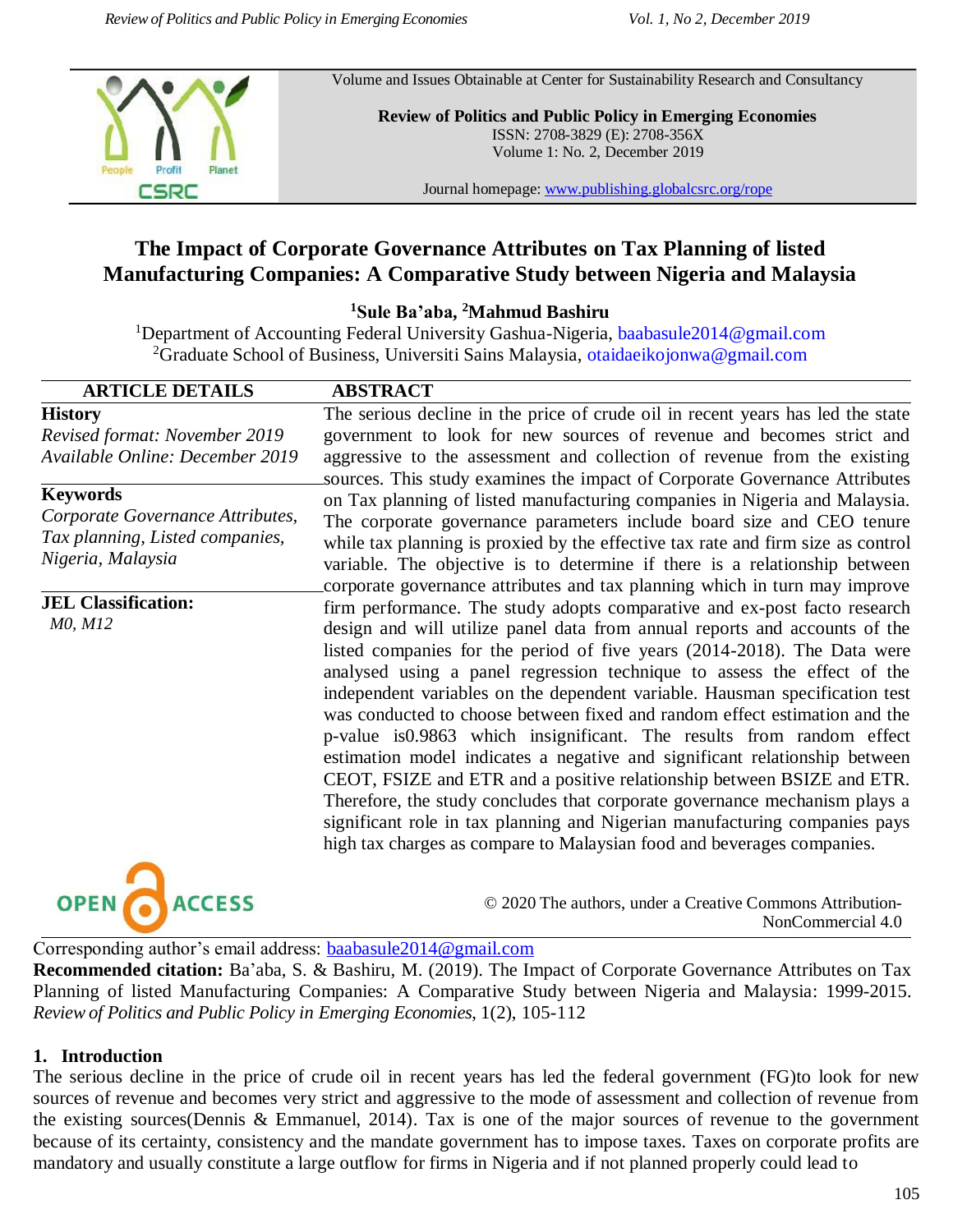#### *Review of Politics and Public Policy in Emerging Economies Vol. 1, No 2, December 2019*

disproportionate and unwilling transfer of corporate resources to the government which may affect the operating capacity and value of the firm. Given the ambitious revenue target from non-oil sources by FG. The tax authorities are becoming more aggressive in their efforts to shore up tax revenue (KPMG, 2018). Following that series of tax cases (Companies Income Tax) have generated a significant debate over the last few years e.g Citibank vs FIRS, TSKJ Construcoes Internacional Sociadede Unipersonal LDA vs FIRS, CNOOC & SAPETRO vs NNPC & FIRS (KPMG, 2018) among others. The Tax Appeal Tribunal (TAT) jurisdiction on matters pertaining to the revenue of the FG and the taxation of companies has created lot of arguments among the stakeholders. One of the major challenges of corporate entities is high tax rate and multiple taxes that lead to high tax burden.

Tax planning is part of financial plans that offer an opportunity to mitigate the tax liability and improve the income of an organization. Firms that maximize the loopholes in the tax law tend to lower its tax burden. Taxes are deductions from the cash flow of a firm and the income distributable to the shareholders. The benefit of increased cash flow from tax avoidance practices will be accomplished but with certain associated cost(Annuar, Salihu, & Obid, 2014).

Although tax planning can increase earnings but there are actual and potential cost that restrain firms from maximizing profits through tax planning. In addition to direct cost in the form of salaries and fees, indirect cost can arise, for instance when corporate restructuring is a necessary condition for obtaining the desired tax benefits. Potential costs can exist to the extent that tax planning can be challenged by tax administration which can then lead to reputational cost.

Tax planning has been viewed as benefiting shareholders via increased after-tax earnings. It is argued that when an information asymmetry exists between managers and shareholders with respect to tax planning, it facilitates managers to act in their own interests and that will result to a negative association between tax planning and firm value(Abdul Wahab & Holland, 2012).

# **2. Problem Statement, Research Questions and Objectives**

There is still a considerable debate over whether corporate governance attributes impact on the tax planning of corporate entities. For instance, in the United State Păunescu, Vintilă and Gherghina, (2016), explored the relationship between corporate governance characteristics and effective tax rate of the US listed firms. Using a sample of 50 companies, mainly from the technology area, listed on NASDAQ over the period 2000- 2013 and panel data regression. They found that board independence and board size have a statistically negative and significant impact on the corporate tax rate while CEO ownership and CEO tenure have mixed association with corporate tax. On the other hand, in Malaysia Annuar et al., (2014), empirically investigates the relationship between corporate ownership structure and corporate tax avoidance. They concluded that based on cost and benefit of tax avoidance that family, foreign and government ownership are associated with corporate tax avoidance among Malaysian listed companies.

Prior studies have investigated the effects of various firm-specific characteristics on tax planning (Annuar et al., 2014; Appolos, Kwarbai, & Ogundajo, 2016; Ogundajo & Onakoya, 2016; Păunescu et al., 2016).However, the literature provides insufficient evidence on whether corporate governance attributes affects tax planning. An important aspect of corporate governance that may influence tax planning is top management financial expert. Board of directors and mangers accumulates knowledge through professional experience and continuous training, which can help them understand the opportunities available within the tax law. The financial expertise and tax knowledge of the directors and CEO may increase the likelihood of tax planning in an organization.

To mitigate the effect of tax on firm profitability and value, tax planning becomes imperative. But unfortunately, many organisations are unaware of these strategies. A good tax strategy increases company's financial performance by utilizing all the tax incentives within law. The incentives comprise of pioneer status, investment allowance, double taxation allowance, export allowances and exemptions among others. Therefore, the objective of this study is to examine the relationship between corporate governance attributes and tax planning of listed manufacturing companies and compare the ETR and tax paid between Nigeria and Malaysia listed companies.

Based on the objective we hypothesize that there is no significant relationship between corporate governance attributes and tax planning of listed manufacturing companies.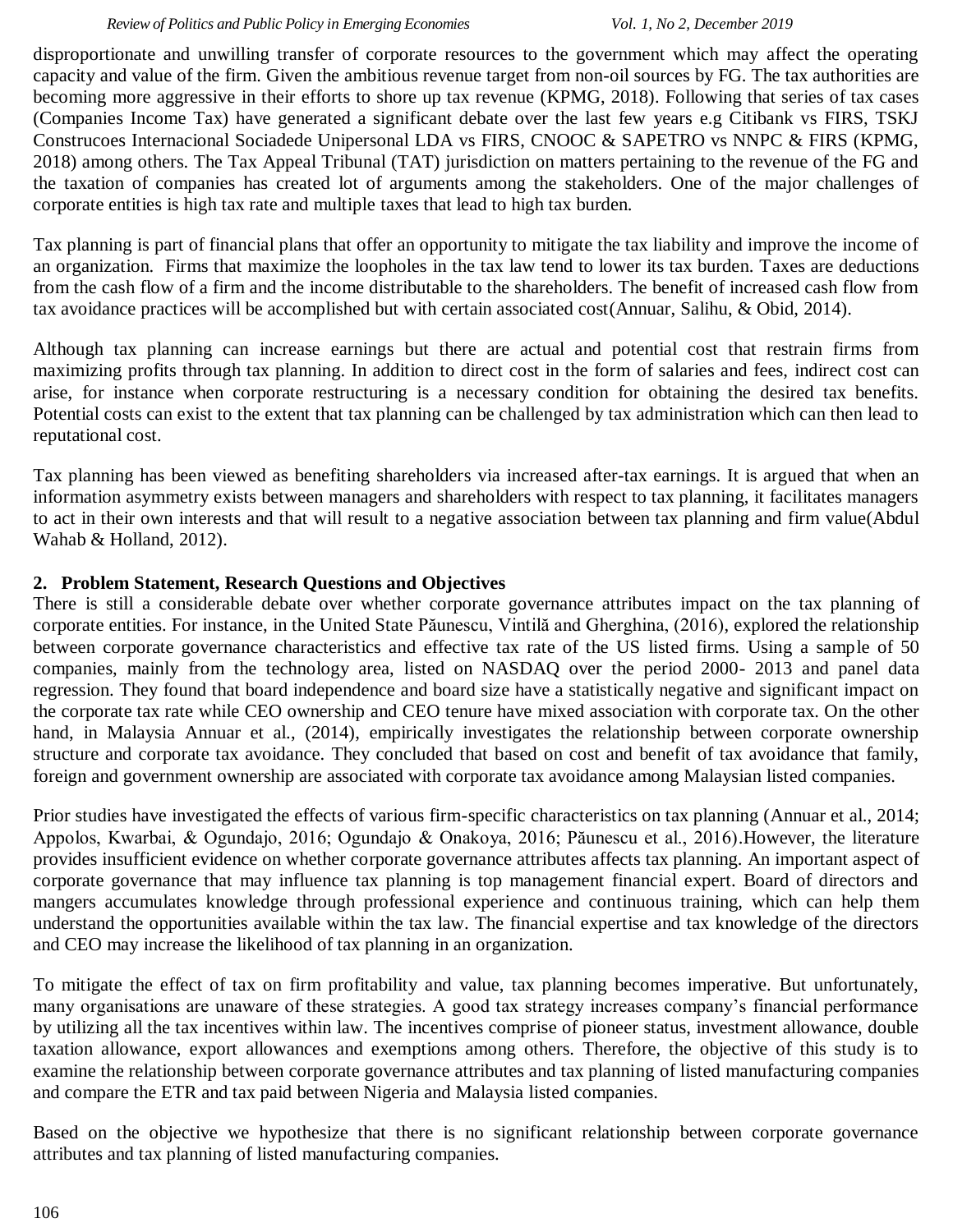The paper is structured as follows. Section 2 sets out a review of the literature on the issues around tax planning. Section 3 explains the research design and methodology employed. Section 4 present analysis and discussion of result. Finally, section 5 provides conclusion and recommendations.

# **3. Literature Review and Theoretical Framework**

# **3.1. Conceptual Clarification**

Tax planning is an integral part of financial planning and the decisions offers a tax manager and the company opportunity to mitigate the company's tax liability and improve on the financial performance of the firm(Ogundajo & Onakoya, 2016).

Morien (2008) opined that in well-organized economies, paying taxes in business is unavoidable. Effective tax planning strategies can produce benefits in terms of wealth creation for the company. Hence, tax planning is a subset of the overall financial plan that comprise investment, financing and wealth creation strategies of the company. Tax planning involves the application of relevant incentive provisions for corporate tax payers based on enabling laws such as the CITA, PITA, VAT and other enactments. An in-depth understanding of the tax policies and other regulations as stated in the nation's government fiscal policies is required for effective tax planning. According toYusof, Noor and Mat Dangi, (2014)tax planning refers to how taxpayers manage and strategize to reduce their income tax burdens by utilizing the tax incentives given by the government within the boundaries of legal tax law.

Hanlon & Heitzman, (2010)defined tax avoidance as the reduction of explicit taxes per dollar of pre-tax accounting earnings. However, there is no universally accepted definition of tax avoidance in the accounting literature. Under this broad definition, tax avoidance represents a continuum of tax planning strategies, encompassing activities that are perfectly legal (for instance, bond investments, capital allowances, use of debt financing) and more aggressive transactions that fall into the grey area such as abusive tax shelters, transfer pricing (TP), treaty shopping among others. Choog, (2007)opined that tax planning is crucial to achieve the objective of minimizing or deferring the income tax to a later year of assessment within the ambit of the law. Taxes take away greater proportion of the firms' earnings and subsequently reduce their distributable profit; this could be the reason why companies strive to engage in tax avoidance. Ayers, Call and Schwab (2018) documented that managers focus on tax avoidance that reduces financial statement tax expense, with a secondary motive in tax avoidance that enhances cash flows.

Mucai, Kinya, Noor and James (2014), opined that in order to ensure the efficiency and effectiveness of activities, and compliance with applicable laws, corporate enterprise need to have adequate tax controls. Corporate governance as internal monitoring mechanism will assist management in devising an effective tax planning that will improve the performance of the organization.

# **3.2. Theoretical Framework**

Tax planning incorporates more dimensions of the agency conflict between managers and investors. Tax avoidance also creates another form of agency problem; managerial opportunism or resource diversion. Desai and Dharmapala (2006)argues that complex tax avoidance transactions can provide management with the tools and justifications for opportunistic managerial behaviors such as earnings manipulations, related party transactions and other resourcediverting activities. Tax planning has also been viewed as benefiting shareholders via increased after-tax earnings. It can be argued that tax planning can create information asymmetry between managers and shareholders. Therefore, agency theory underpinned this study.

# **3.3.Empirical Review**

Taxes on corporate profits are mandatory and usually constitute a large outflow for firms in Nigeria and if not planned properly could lead to disproportionate and unwilling transfer of corporate resources to the government which may negatively impact on the operating capacity and value of the firms. Tax planning refers to how taxpayers manage and strategize to reduce their income tax burdens by utilizing the tax incentives given by the government within the boundaries of legal tax law (Yusof et al., 2014).

Ogundajo & Onakoya (2016), empirically examined the influence of corporate tax planning on the financial performance of manufacturing firms quoted on NSE. They employed Generalized Least Square (GLS) method of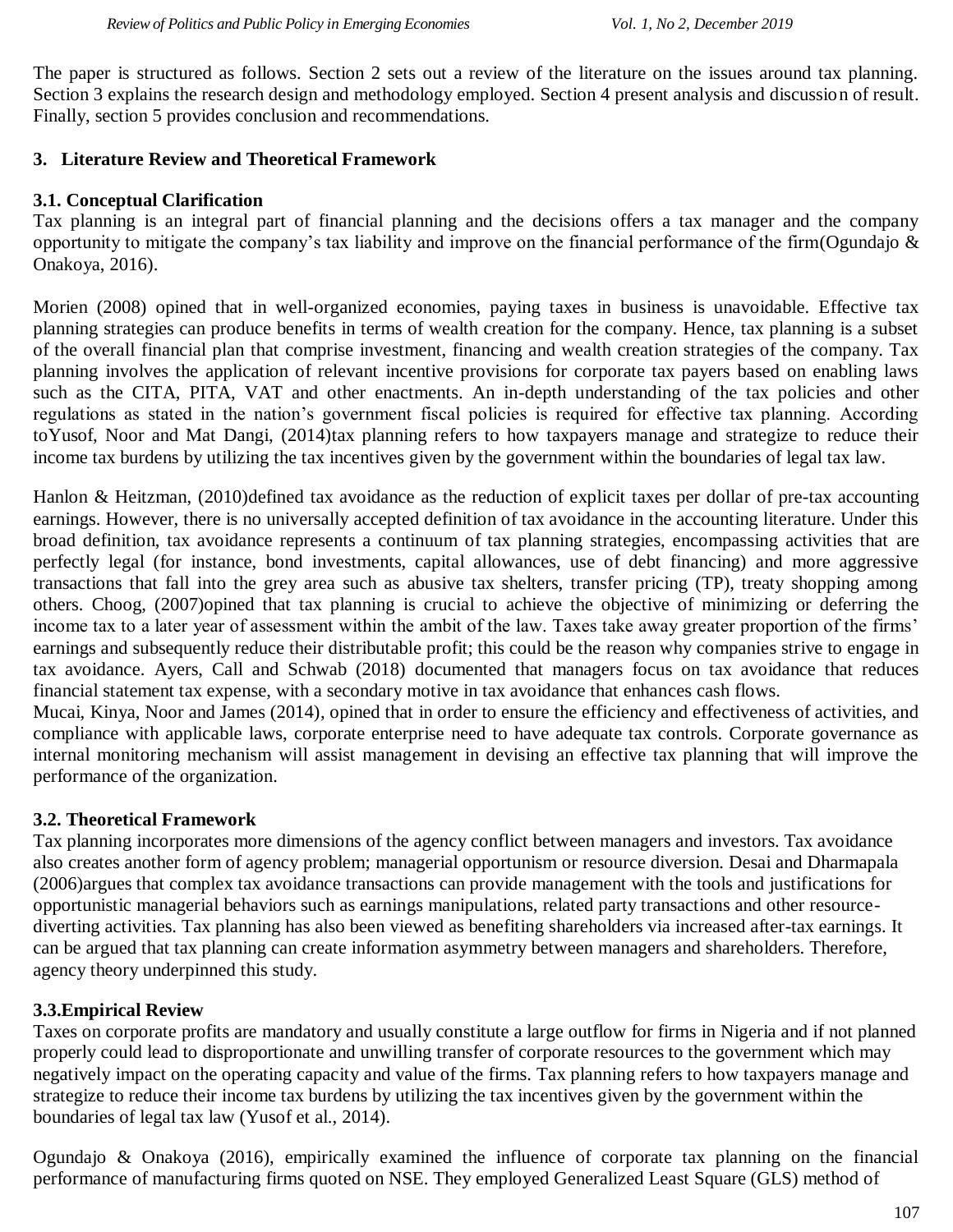regression and based on the outcome of Hausman model estimation test. They concluded that aggressive tax planning such as thin capitalization, tax law incentives and other benefits of loopholes in Nigerian tax laws have not been fully utilized by the Nigerian firms.

Appolos et al., (2016), examines the effect of tax planning on firm value of Nigerian Consumer Goods Industry. The study covered 50 firms for the period 2010-2014. Data were drawn from the published financial statements of the sampled companies and analyzed using descriptive and panel regression model. Their result reveals that Effective tax rate (ETR), Dividend (DIV) and Firm age (FAG) are positively and significantly related to firm value while firm size, leverage and tangibility exert negative effect on firm value. The study concluded that holistic approach to tax planning and optimal mix of tax planning strategies are important determinants of firm value.

In Kenya Mucai et al., (2014) investigates the relationship between tax planning and financial performance of smallscale enterprises. They found an influence of tax planning on performance of small-scale enterprise through capital structure, advertisement expenditure and investment in capital asset but found insignificant relationship between the legal forms of small-scale enterprises and tax planning.

Similarly,Yusof et al., (2014) examines corporate tax burden and financial attributes of Fraud Firms and Non-Fraud Firms in Malaysia. Their study examined the level of corporate ETR, the variation of corporate ETR from Statutory Tax Rate (STR) and the association between companies' financial attributes and ETR. Five financial attributes examined were firm size, leverage, returns on assets, capital intensity and inventory intensity. The statistical results revealed that fraud firms paid higher tax expense than the non-fraud firms. Further, the findings also indicate that return on assets and capital intensity were significantly associated with the variability of the corporate ETR.

Annuar et al., (2014), empirically investigates the relationship between corporate ownership structure and corporate tax avoidance in Malaysia. Two econometrics dynamic panel data models are proposed for the investigation and GMM estimation method was used. They argued based on cost and benefits consideration of tax avoidance that family, foreign and government ownerships could be associated with corporate tax avoidance among Malaysian listed companies. The study further proposes that strong governance mechanism could mitigate such association.

In the same veinNoor, Fadzillah and Mastuki, (2010), studied corporate effective tax rates (ETRs) of public companies listed on Bursa Malaysia during official assessment system and self-assessment system tax regimes. This study uses pooled sample data of 316 companies for the years 1993 to 2006. They found that corporate ETRs are below the statutory tax rate (STR) in both tax regimes. Furthermore, the study also examines the determinants of corporate ETRs during both tax regimes. The result supports political cost theory which suggests that larger companies endure higher ETRs and lower ETRs are significantly related to highly leverage companies, greater investment in fixed assets and lower investment in inventory. Their study also finds that companies with higher return on assets face lower ETRs.

Păunescu et al., (2016) explored the relationship between corporate governance characteristics and effective tax rate of US listed companies. Using a sample of 50 companies, mainly from the technology area, listed at NASDAQ over the period 2000- 2013 and panel data regression, as well as robustness checks by means of estimated generalized least squares and generalized method of moments. They found that board independence and board size have a statistically significant negative impact on effective corporate tax rate.

Abdul Wahab and Holland (2012), from a sample of UK quoted firms from 2005 to 2007 concludes a negative relationship between tax planning and firm value. Further, the relationship is robust to the inclusion of corporate governance measures which moderate the potential implications of a tax related shareholder–manager information asymmetry.

Bonu & Pedro (2009) explored the impact of income tax rates on the economic development of Botswana. In their studies various parameters were considered including income tax rates, income tax revenue, total revenue and GDP of the country in the nominal and real value of money. They concluded that low income tax rates boost the economic growth of Botswana.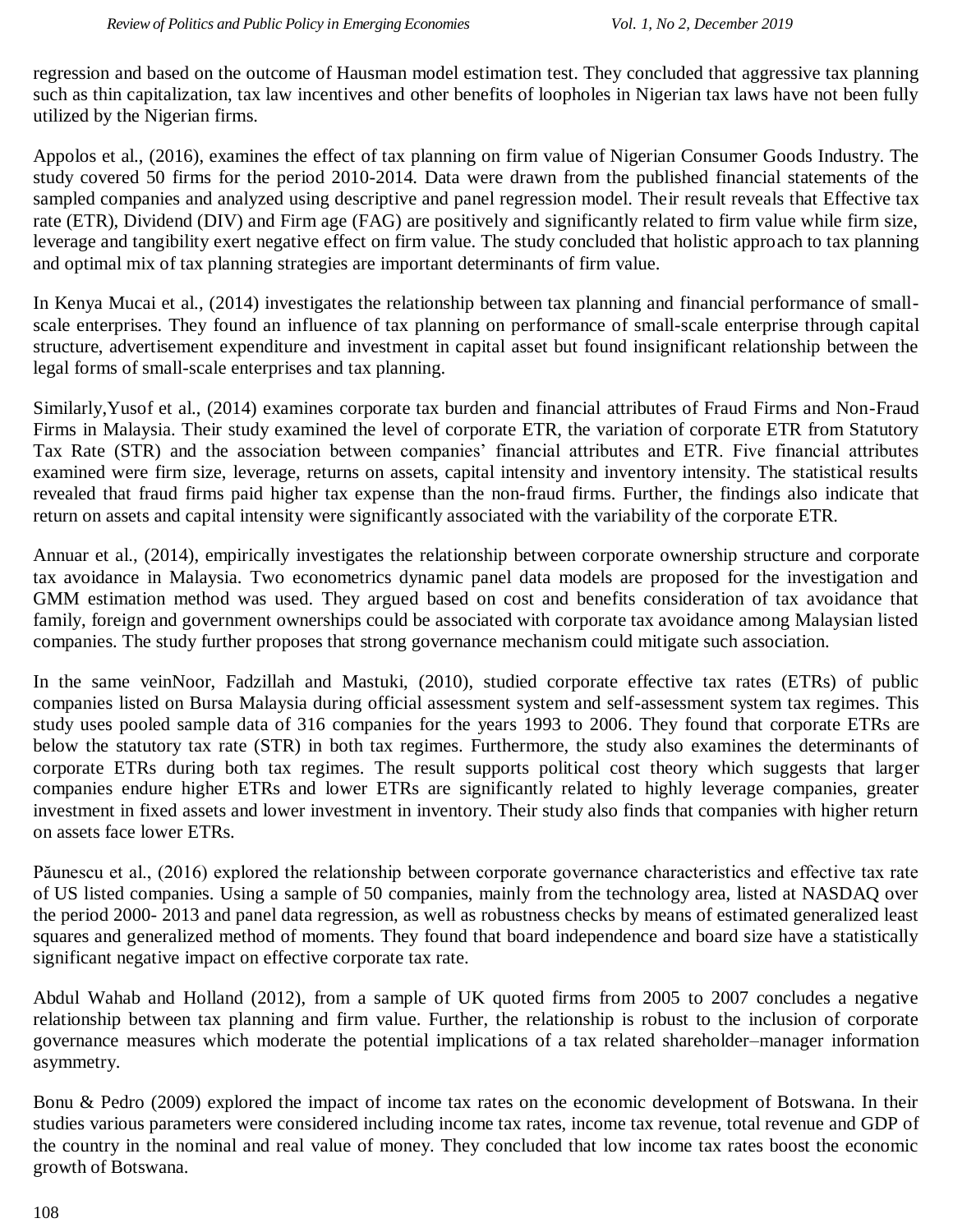Alan, Michael, Michael and John (2017), opined that the tax planning practices of companies, including U.S. multinational companies have been a source of considerable political and public concern worldwide. Gauging the extent of these practices is extremely difficult. Auerbach, Devereux, Keen and Vella (2017), documented a revenue loss from base erosion and profit shifting by multinationals of around 1 percent of gross domestic product (GDP) in OECD economies and more in others.

Miller (2017), argued that tax planning under an income tax system is based upon maximizing deductions and avoiding or deferring income. He concludes that many of the planning opportunities under the Destination Based Cash Flow Tax (DBCFT) arise because of its hybrid nature. The Blueprint promises a simpler tax code but a DBCFT won't be simpler than income tax. The new tax planning strategies will include generating deductions by making capital investments, exporting goods, using the earnings and profits rules to effectively deduct interest expense among others.

Gupta(2017), investigates multinational enterprises tax planning in relation to cross-border transactions and risk allocation practices in the light of the Organization for Economic Co-operation and Development (OECD)'s recent development and implementation of the base erosion and profit shifting (BEPS) action. His findings suggest that MNEs reduce or defer their tax liability by systematically moving intangibles within the MNE group and shifting income between related entities established in zero or low tax jurisdictions in the form of royalty payment.

Ayers et al. (2018), examined whether analysts cash flow forecasts encourage managers to enhance the firm's cash flow position through tax avoidance activities. They found a negative association between tax payments and analysts cash flow coverage. Further analysis suggests that the association is driven primarily by strategies to permanently avoid rather than to temporarily defer tax payments and that increased tax avoidance activity represents a nontrivial component of the overall increase in reported operating cash flows.

# **4. Research Methodology**

This study employed ex-post facto and comparative research design. The population of this study comprises all the listed firms in the Nigerian Conglomerates sector which include AG LeventisNig Plc, Chellarams Plc, John Holt Plc, ScoaNig Plc, Transnational Corporation of Nig Plc and UAC of Nigeria Plc. The data for the study were obtained from the audited annual reports and accounts of these firms for the period of 5years from 2014- 2018. In addition, data were collected from the annual report and account of Bursa Malaysia Food and Beverages companies for the purpose of comparative analysis. The variables of the study comprised of dependent and independent variables. The independent variable is governance attributes proxied by board size (BSIZE) and CEO tenure (CEOTN), the dependent variable is tax planning proxied by effective tax rate (ETR) while firm size (FSIZE) was use as control variables.

Descriptive statisticsand Panel regression technique were used to analyze the data. The model specification of the study used to examine the relationship between corporate governance attributes and tax planning is stated as

 $ETR_{it} = \beta_0 + \beta_1 BSIZE_{it} + \beta_2 CEOT_{it} + \beta_3 FSIZE_{it} + \mu_{it}$ 

Where; ETR is the effective tax rate,  $\beta_0$  represent the fixed intercept,  $\beta$ 1-3 is the coefficient of the independent variables, BSIZE denotes board size, CEOT denotes CEO tenure and FSIZE denotes firm sizewhile i represents the number of firms in the panel data, t represents the time period of the panel data and  $\mu$  is the error term.

# **5. Result and Discussion**

# **5.1.Descriptive Statistics**

The descriptive statistics is presented in Table 4.1 where minimum, maximum, mean and standard deviation of the data for the variables used in the study were described.

| Var          | Minimum | Maximum | Mean   | Std. Dev |  |  |
|--------------|---------|---------|--------|----------|--|--|
| ETR          | 11.9    | 69.3    | 42.316 | 14.529   |  |  |
| <b>BSIZE</b> |         |         |        | 1.118    |  |  |
| <b>CEOTN</b> |         | 18      | 8.72   | 5.311    |  |  |
| <b>FSIZE</b> | 15.391  | 17.132  | 16.348 | 0.581    |  |  |

|  | <b>Table 4.1: Descriptive Statistics</b> |  |
|--|------------------------------------------|--|
|--|------------------------------------------|--|

Source: Author's Compilation, generated using STATA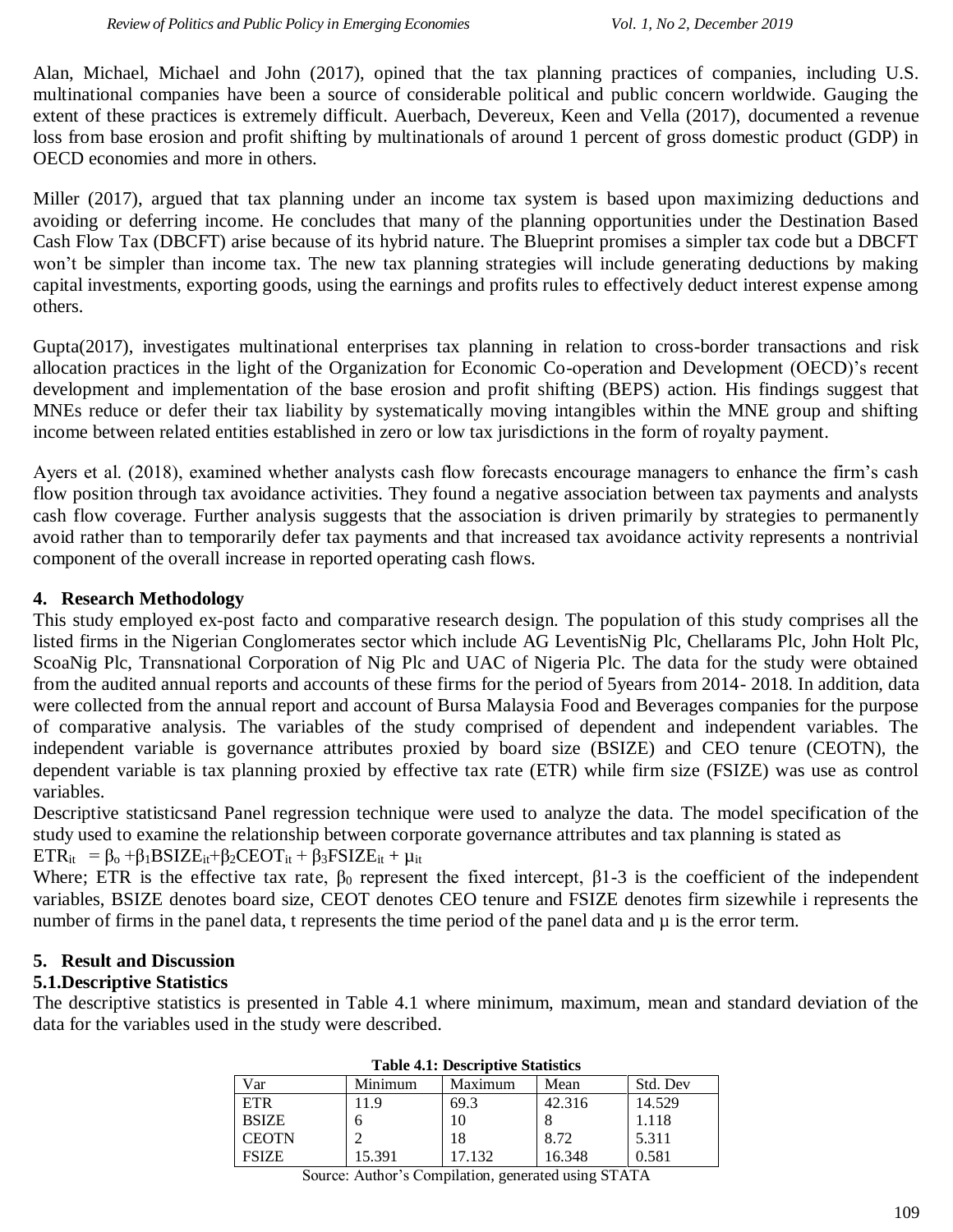Table 4.1 provides a summary of the descriptive statistics of the dependent and explanatory variables. The mean effective tax rate of the firms is 42.3%, the maximum rate is69.3% whilethe minimum tax rate is11.9% which indicate that on average tax expense account for about 42% of the operating profit of listed firms in the Nigerian conglomerate industry. The result also reveals that the average size of the board of listed Nigerian conglomerate companies is 8 directors with largest board having 10 directors and minimum board size of 6 directors. The average tenure of CEOs of listed Nigerian conglomerates companies is 9 years while the maximum tenure is 18 years within the study period. Table 4.2 shows the results of panel regression analysis on the relationship between corporate governance attributes and tax planning of listed Nigerian conglomerate companies.

## **5.2.Regression Results**

This section presents the panel regression results of the dependent variables (ETR) and the independent variables of the study. The interpretation of the association between the variables individually and jointly was in the section.

| <b>Table 4.2: Regression Results</b> |                    |                     |                 |  |  |  |
|--------------------------------------|--------------------|---------------------|-----------------|--|--|--|
| Random effect                        |                    | Fixed effect        |                 |  |  |  |
| (316.98)<br>0.005                    |                    | (2.790)<br>0.347    | 0.970           |  |  |  |
| (2.084)<br>0.454                     | 0.760              | (3.792)<br>0.392    | 0.880           |  |  |  |
| $(-1.639)$<br>0.037                  | $-2.220**$         | $(-1.619)$<br>0.157 | $-1.480$        |  |  |  |
| $(-16.97)$<br>0.012                  | $-2.740**$         | $(-13.04)$<br>0.377 | $-0.910$        |  |  |  |
|                                      | 0.273              |                     | 0.236           |  |  |  |
|                                      | $2.620*$<br>0.0774 |                     | 2.100<br>0.1385 |  |  |  |
|                                      |                    | $3.110***$          |                 |  |  |  |

Source: Author's Compilation, generated using STATA

\*\*\* and \*\* indicate 1% and 5% significant levels respectively while in parenthesis is the coefficient, on top is the t- stat. and under is the pvalue.

The table above shows the results from the panel regression model which predict the relationship between BSIZE,CEOT, FSIZE and ETR. Hausman specification test was conducted to determine the best fitted model between the random effect and fixed effect estimation. The Chi-square value from the test is 0.14 and P-value of 0.9863 which is insignificant. Therefore, weinterpret the random effect estimation model. The result indicates a negative and significant relationship between CEOT, FSIZE and ETR anda positive relationship between BSIZE and ETR. The Rsquare is 27.2% which indicates the variation in tax planning that is explained by the board size and CEO tenure while 72.8% of the variation is attributable to factors outside the study model. The hypothesis of the study predicts that there is no significant relationship between corporate governance and tax planning of listed firms in the Nigerian conglomerate Industry. From the result of the regression analysis the F-statistics is 2.620 while the P-value is 0.0774 which is significant at 10 percent. Therefore, this provides an evidence for rejecting the null hypothesis and concluding that there is a significant relationship between corporate governance attribute and tax panning of listed companies in the Nigeria conglomerate Industry.The findings of this study are consistent among others.

# **5.3.Comparative Analysis**

**Table 4.3** present the comparative analysis of the effective tax rate and the tax paid by the listed companies from both Nigeria and Malaysia.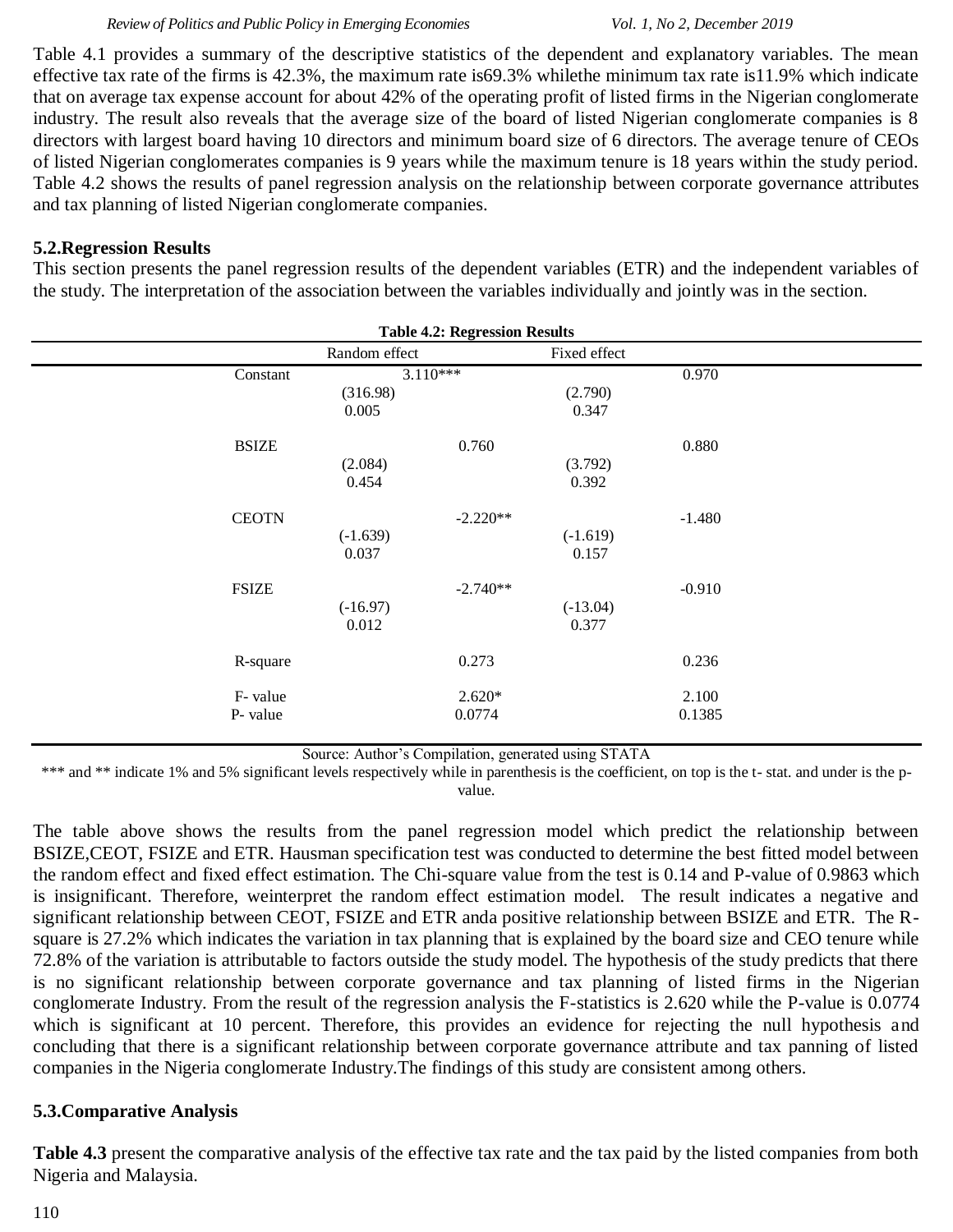| <b>Table 4.3:</b> Comparative results |             |          |             |          |  |  |  |
|---------------------------------------|-------------|----------|-------------|----------|--|--|--|
|                                       | Nigeria     |          | Malaysia    |          |  |  |  |
| Var                                   | <b>ETRn</b> | TAXn     | <b>ETRm</b> | TAXm     |  |  |  |
| Min                                   | 11.9        | 2797     | 5.1         | 4200     |  |  |  |
| Max                                   | 69.3        | 543000   | 33.8        | 24500    |  |  |  |
| Mean                                  | 42.316      | 172130.3 | 23          | 11924    |  |  |  |
| Std. Dev                              | 14.529      | 194318.1 | 6.915       | 5035.398 |  |  |  |

Source: Author's Compilation, generated using STATA

Effective tax rate in % and Tax paid in Millions

From the comparative statistics in table 4.3, the minimum tax rate of listed Nigeria conglomerate companies is 11.9% while the maximum tax rate is 69.3% and the maximum amount of tax liability is N543000000. In comparism the minimum tax rate of Bursa Malaysia food and beverages companies is 5.1% while the maximum tax rate is 33.8% and the maximum amount that is paid as tax expense is Rm 24500000. Further the above result shows Nigerian listed companies are paying higher amount of tax charges from their operating income as compared with their Malaysian counterpart. The results is in line with the study of (Noor et al., 2010), that revealed that Malaysian corporate tax system provide a substantial amount of tax incentives to companies, thus encouraging the companies to engage in aggressive tax planning. Therefore, the board of directors and the chief executive officers of public companies need to pay more attention to tax planning to be able to minimize their tax burden and increase their net income.

### **6. Conclusion**

This study examines the relationship between corporate governance attributes and tax planning and the comparative analysis of tax charges between Nigeria and Malaysia. The result indicates a negative and significant relationship between CEOT, FSIZE and ETR and a positive relationship between BSIZE and ETR. Our overall conclusion is that corporate governance mechanism plays a key role in tax planning and Nigerian manufacturing companies pays high tax charges as compare to Malaysian food and beverages companies. Although, tax planning can increase netprofit, but companies need to also consider the actual and potential cost associated with tax avoidance.Tax authorities should also undertake tax audit and investigation to trace illegal tax activities that may lead to tax evasion.

### **Reference**

- Abdul Wahab, N. S., & Holland, K. (2012). Tax planning, corporate governance and equity value. British Accounting Review, 44(2), 111–124. https://doi.org/10.1016/j.bar.2012.03.005
- Annuar, H. A., Salihu, I. A., & Obid, S. N. S. (2014). Corporate Ownership, Governance and Tax Avoidance: An Interactive Effects. Procedia - Social and Behavioral Sciences, 164(August), 150–160. https://doi.org/10.1016/j.sbspro.2014.11.063
- Appolos, N., Kwarbai, J., & Ogundajo, G. (2016). Tax Planning and Firm Value: Empirical Evidence from Nigerian Consumer Goods Industrial Sector. Research Journal of Finance and Accounting, 7(12), 2222–2847.
- Auerbach, A. J., Devereux, M. P., Keen, M., & Vella, J. (2017). International tax planning under the destination-based cash flow tax. National Tax Journal, 70(4), 783–802. https://doi.org/10.17310/ntj.2017.4.04
- Ayers, B. C., Call, A. C., & Schwab, C. M. (2018). Do Analysts' Cash Flow Forecasts Encourage Managers to Improve the Firm's Cash Flows? Evidence from Tax Planning. Contemporary Accounting Research, 35(2), 767–793. https://doi.org/10.1111/1911-3846.12403
- Bonu, N. S., & Pedro, M. P. (2009). The impact of income tax rates ( ITR ) on the economic development of Botswana. Journal of Accounting and Taxation, 1(1), 8–22.
- Choog, F. K. (2007). Advanced Malaysian Taxation: Principles and Practice (8th Ed.). Malaysia: InfoWorld.
- Dennis, A., & Emmanuel, O. (2014). The Impact of Taxation on Revenue Generation in Nigeria: A Study of Federal Capital Territory and Selected States. International Journal of Public Administration and Management Research, 2(2), 22–47.
- Desai, M. A., & Dharmapala, D. (2006). Corporate tax avoidance and high powered incentives. Journal of Financial Economics, 79(1), 145–179.
- Gupta, R. (2017). Analysis of Intellectual Property Tax Planning Strategies of Multinationals and the Impact of the BEPS Project. Australian Tax Forum, 33(August 2017), 185–220.
- Hanlon, M., & Heitzman, S. (2010). A review of tax research. Journal of Accounting and Economics, 50, 127–178. KPMG. (2018). Nigerian Tax. Nigerian Tax Journal, (February), 1–36.